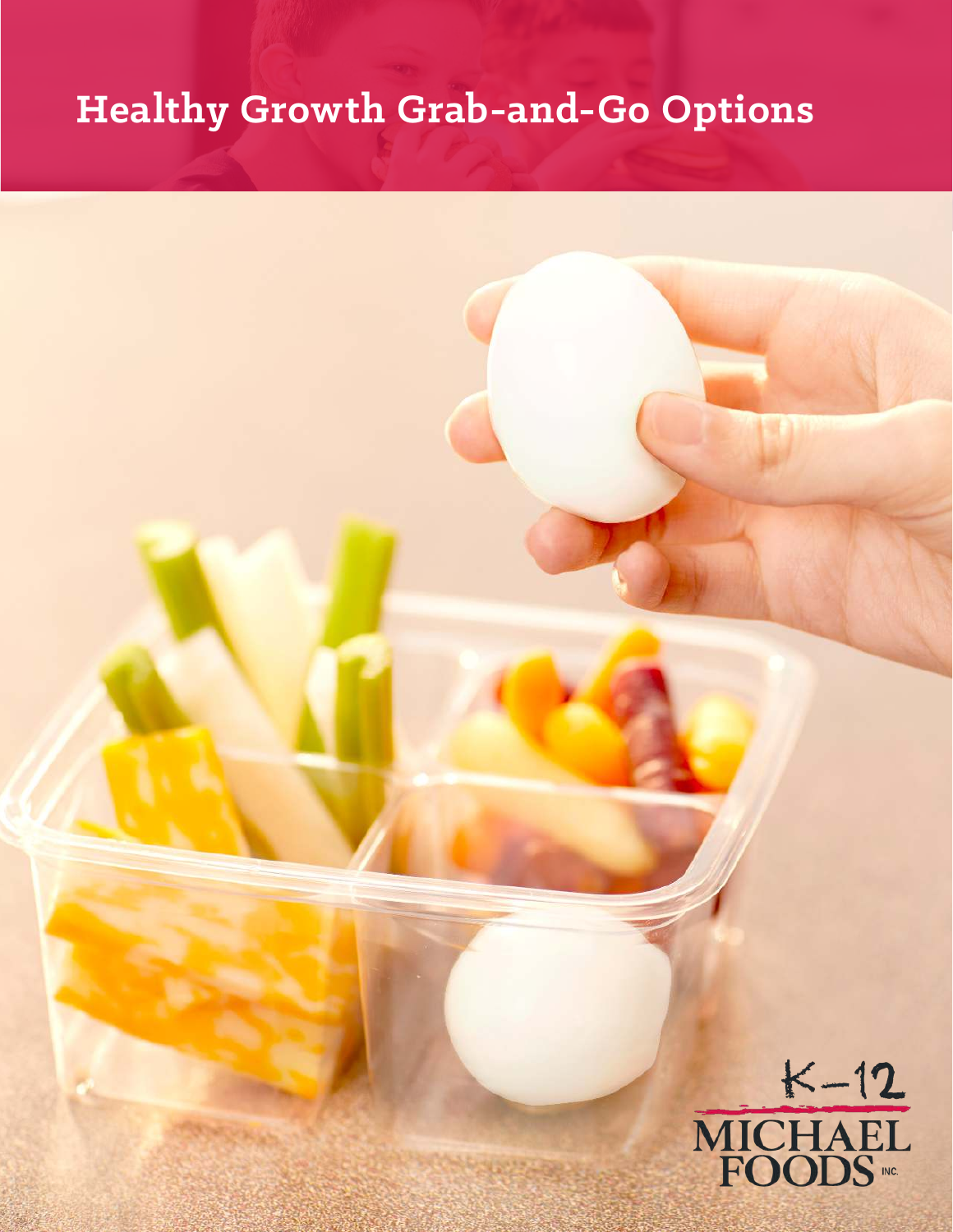# **Healthy Growth Grab-and-Go Options**

Pack big-time benefits for your customers' health, as a breakfast, snack, or meal. Papetti's Hard Cooked Eggs make every to-go option filling, and nutritious.



# **Mini Pita Pockets Box**

Papetti's® Hard Cooked Egg Turkey or ham slices Sliced apples Mini whole-wheat pita bread

#### **Child Nutrition Meal Pattern Requirements**

2 oz equivalent of MA 1 serving of bread alternate 1/2 cup serving of fruit



**Yogurt & Granola Box**

Papetti's® Hard Cooked Egg Low-fat yogurt Low-fat whole-grain granola Strawberries, blueberries or other fruit

#### **Child Nutrition Meal Pattern Requirements**

2 oz equivalent of MA .50 serving of bread alternate 1/4 cup serving of fruit



**Hummas Snack Box**

Papetti's Hard Cooked Egg Hummus Mini whole-wheat pita bread Baby carrots

#### **Child Nutrition Meal Pattern Requirements**

1.25 oz equivalent of MA 1.00 serving of bread alternate 1/2 cup serving of vegetable

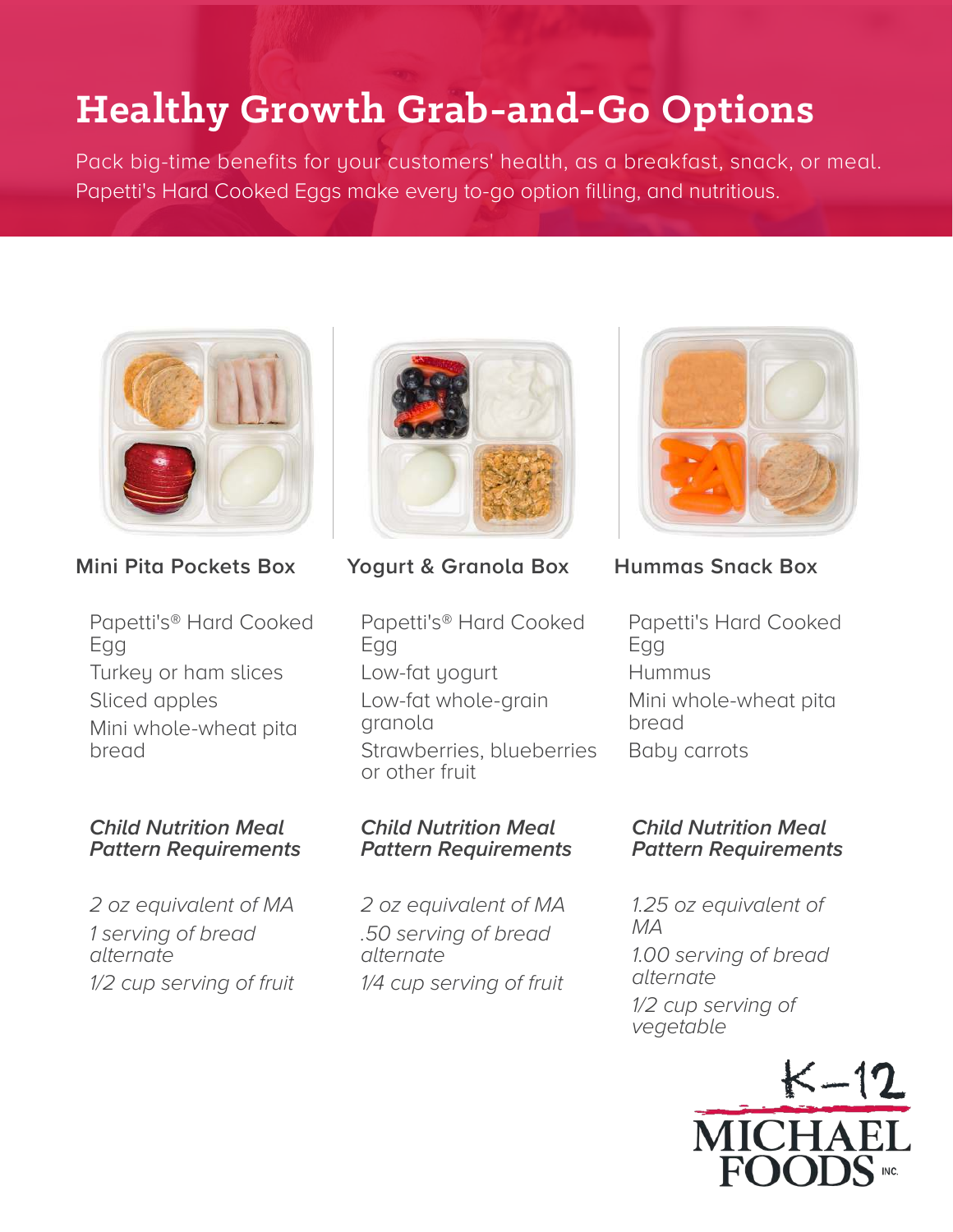# **Healthy Growth Grab-and-Go Options**

Pack big-time benefits for your customers' health, as a breakfast, snack, or meal. Papetti's Hard Cooked Eggs make every to-go option filling, and nutritious.



**Cheese & Cracker Box**

Papetti's® Hard Cooked Egg Lean Turkey cubes Cheese cubes Seedless red or green grapes Whole-grain crackers

#### **Child Nutrition Meal Pattern Requirements**

3 oz equivalent of MA 1 serving of bread alternate 1/4 cup serving of fruit



## **Turkey Pinwheel Box**

Papetti's® Hard Cooked Egg Baby Carrots Seedless red or green grapes Turkey Pinwheels

#### **Child Nutrition Meal Pattern Requirements**

1.75 oz equivalent of MA .50 serving of bread alternate .25 cup serving of fruit .75 cup serving of vegetable



# **Vegetarian Snack Box**

Papetti's Hard Cooked Egg **Strawberries** Whole-grain crackers Part-skim mozzarella stick, halved

#### **Child Nutrition Meal Pattern Requirements**

2 oz equivalent of MA 1 serving of bread alternate 1/4 cup serving of fruit

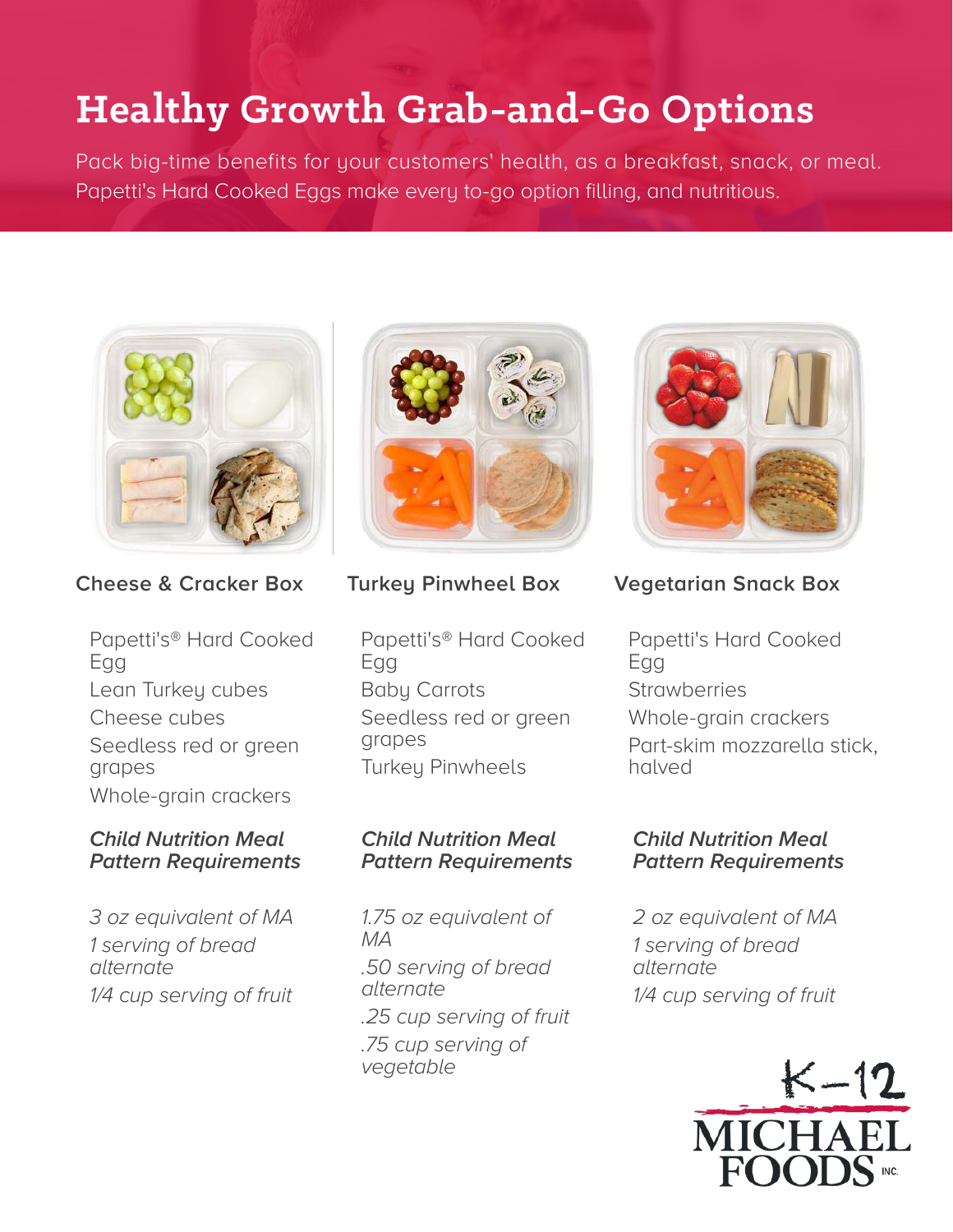# **Mix and Match 4 Compartment Options:**



**Papetti's Hard Cooked Egg Grilled Chicken breast, sliced Chili Lime Shrimp Fresh Mozzarella-Tomato Salad Whole Roasted almonds Smoked or herb fish Spinach egg cheese muffins Turkey Meatballs Yogurt Chick peas Edamame Black beans Tuna, or tuna spread**

**Egg rolls or salad**

Carbs

**Mini whole-wheat pita bread Black Bean & Corn Salad Freshly prepared or refrigerated guacamole Blueberry pancakes Mini zucchini muffins Crackers Tortilla wrap Rice Quinoa Tortilla chips Granola energy bites Mini bagels or bagel crisps**



**Freshly prepared or refrigerated guacamole Carrots Tomatoes Celery Peppers Snap Peas Sliced Cucumber Broccoli Spinach Cauliflower Radishes**



**Pineapple Oranges Berries Mango Mellon Dates Raisins Apple sauce Grapes Apple slices Kiwi**

| Manufacturer # | <b>Description</b>                                       | <b>Pack Size</b>                                         | <b>Shelf Life</b> |
|----------------|----------------------------------------------------------|----------------------------------------------------------|-------------------|
| 46025-85018-00 | Peeled Hard Cooked<br>Eggs Dry Packs                     | 12/12 Ct Bags<br>$(144 \text{ eggs})$                    | 70 days           |
| 46025-60900-00 | Peeled Hard Cooked<br>Eggs Dry Packs                     | 4/5 Lb Bags<br>(approx. 180 eggs*)                       | 70 days           |
| 14616-64100-00 | Cage-Free Peeled<br><b>Hard Cooked Eggs</b><br>Dry Packs | 4/5 Lb Bags<br>$\langle$ approx. 180 eggs <sup>*</sup> ) | 70 days           |
| 46025-62105-00 | Peeled Hard Cooked<br>Eggs Brine Tubs                    | 1/10 Lb Tubs<br>(approx. 90 eggs <sup>*</sup> )          | 56 days           |
| 46025-63301-00 | Peeled Hard Cooked<br>Eggs Brine Tubs                    | 1/25 Lb Tubs<br>(approx. $225$ eggs <sup>*</sup> )       | 56 days           |

\*Rounded approximations based on large eggs

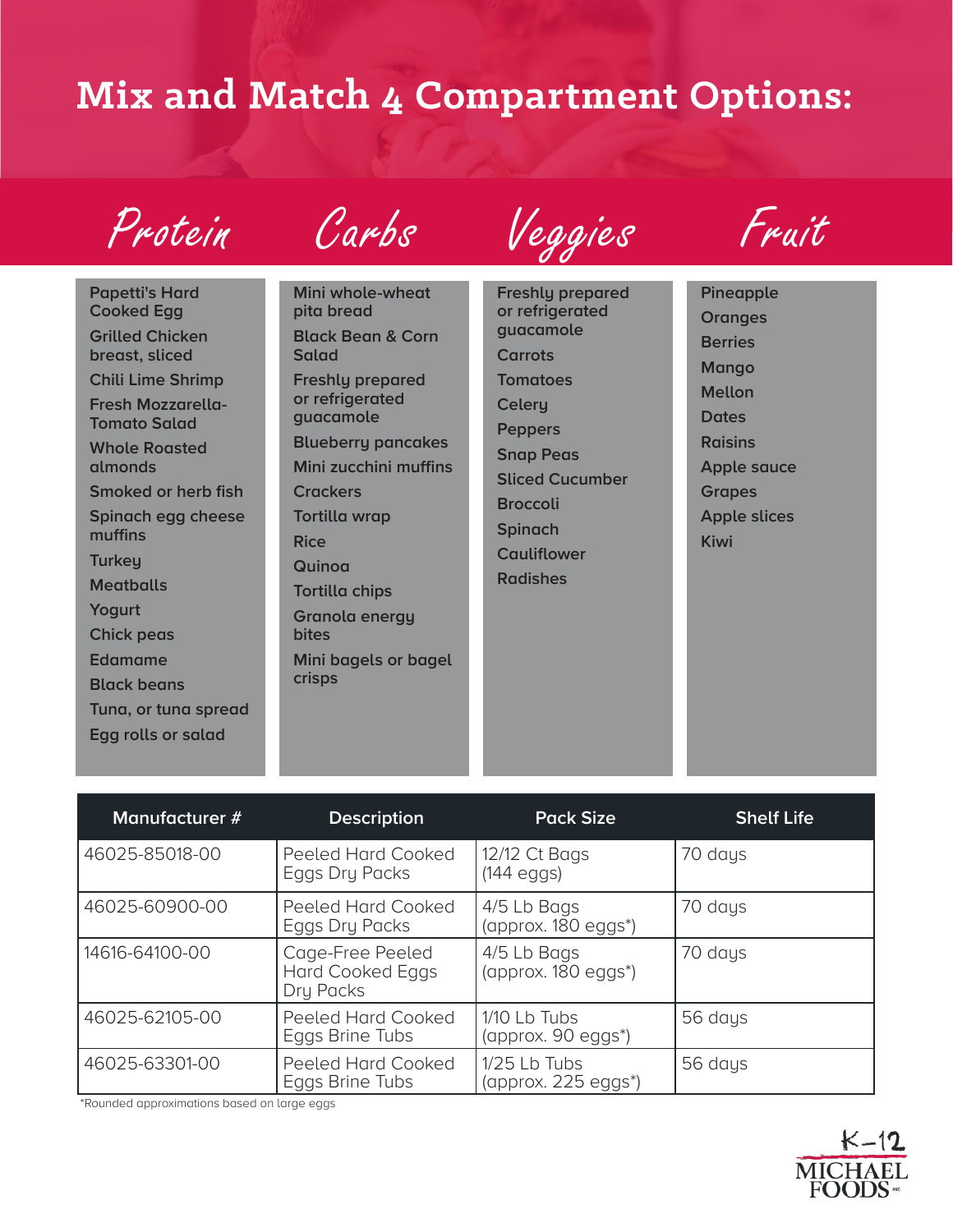# **Salad Building Profits**

Freshen up your menu with some of these new recipes.



# **Summer Berry and Chopped Chicken Salad**

Papetti's Hard Cooked Egg **Blueberries Strawberries** Crumbled goat Chopped Walnuts Shredded or chopped grilled chicken breast Balsamic vinaigrette dressing

### **Tuscan Tuna Salad**

Papetti's Hard Cooked Egg Tuna **Chickpeas** Cherry tomatoes Feta cheese Black olives slices Baby spinach leaves Olive-oil vinaigrette dressing





### **Southwestern Chef Salad**

Papetti's Hard Cooked Egg Chopped romaine lettuce Cherry tomatoes Corn Bacon Shredded or chopped grilled chicken breast Crumbled Cotiga cheese Lime-olive oil vinaigrette